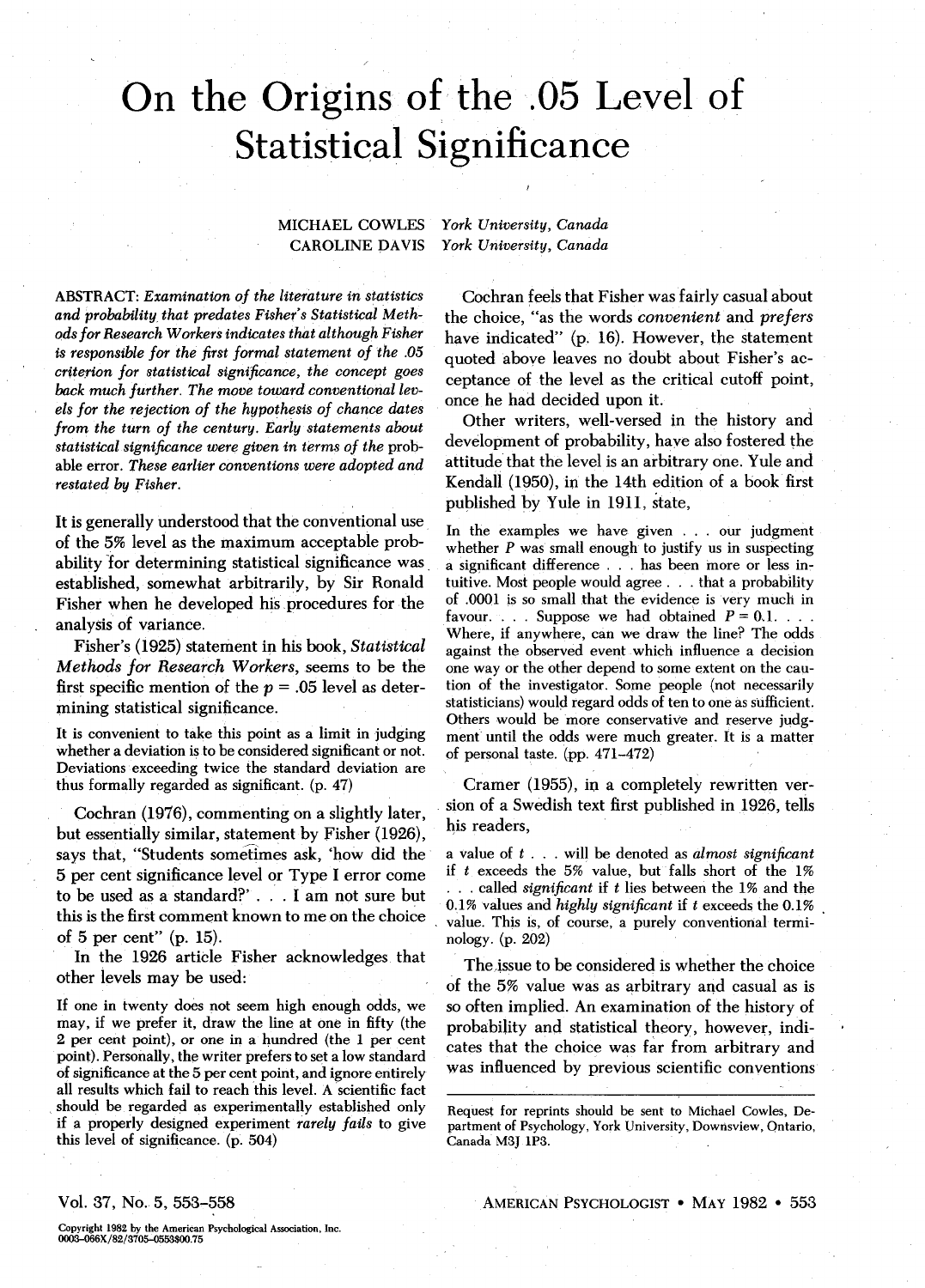that themselves were based on the notion of "chance" and the unlikelihood of an event occurring.

### *Origins*

As David (1962) has so articulately and elegantly described, the first glimmerings of an appreciation pf long-run relative frequencies, randomness, and the unlikelihood of rare events being merely fortuitous go back at least to the Greek mathematicians and the Roman philosophers. Later, however, the spread of Christianity and the collapse of the Roman Empire made the Church the sole haven for scholars. This religious philosophy that accepted a universe in which every event, no matter how trivial, *as* being caused by an omnipotent God left no place for the investigation of random events. This is very likely the reason why the seeds of mathematical probability theory were not sown until late in 17th-century France. The opportunities had always been there: Because both the archaeological and the written records show that gambling has been an ever-popular pastime, informal and relatively unsystematic "systems" for calculating "odds" were undoubtedly developed.

The questions posed by Antoine Gombauld, the Chevalier de Méré, related to certain gaming problems, sparked off the correspondence between Blaise Pascal and Pierre Fermat in 1654. Here are the beginnings of combinatorial algebra and mathematical probability theory (again see David, 1962).

In a slightly later (1662) development, John Graunt, a London haberdasher, constructed tables from the Bills of'Mortality, parish accounts regularly recorded from early in the 17th century and, most importantly, used these tables for a series of statistical, actuarial inferences.

Graunt was, for example, able to reassure readers of his quite remarkable, unassuming, and refreshing work that,

This *casualty* [Lunacy] being so uncertain, I shall not force myself to make any inference from the numbers, and proportions we finde in our Bills concerning it: onely I dare ensure any man at this present, well in his Wits, for one in the thousand, that he shall not die a *Lunatick in Bedlam,* within these seven years, because I finde not above one in about one thousand five hundred have done so. (Graunt, 1662/1956, p. 1430)

Here is a statement based on numerical data and couched in terms not so very far removed from those in reports in the modern literature.

In 1657, Huygens (1657/1970) published a tract, *On Reasoning in Games of Dice,* that was based upon the exchanges between Pascal and Fermat, and in 1713 Jacques Bernoulli's (1713/1970) book, *The Art of Conjecture,* developed a theory of games of chance. De Moivre's (1756/1967) *The Doctrine of. Chances* was the most important of the gambling manuals; it appeared in three editions in 1718, 1738, and 1756. In the two later editions De Moivre presents a method, which he had first published in 1733, of approximating the sum of a very large number of binomial terms. It is safe to say that no other theoretical mathematical abstraction has had such an important influence on psychology and the social sciences as that method, for it generates the bell-shaped curve now commonly known by the name Karl Pearson gave it: the normal distribution.

The law of frequency of errors is often attributed to Laplace (1749-1827) and Gauss (1777- 1855). Both men developed the use of the distribution outside of gaming and in particular demonstrated its utility in evaluating the variable results of measurements and observations in astronomy and in geodetic surveying. With the introduction of this distribution into the field of the biological and social sciences, we may start to trace the path that leads to the *p =* .05 level.

## *The Normal Distribution*

The credit for the extension of the use of calculations used to assess observational error or gaming expectancies into the organization of human characteristics goes to Lambert Adolphe Quetelet (1796-1874), a Belgian astronomer.

Quetelet (1849) found, for example, that the frequency distribution of the chest girths of 5,738 Scottish soldiers closely approximated the normal curve. Moreover, he used the curve to infer what he took to be a non-chance occurrence. In examining the distribution of the heights of 100,000 French army conscripts, he observed a discrepancy between the calculated and reported frequencies of men falling at the minimum height for military service. "Is it not a fair presumption that the . . . men who constitute the difference of these numbers have been fraudulently rejected?" (p. 97).

Sir Francis Galton (1822-1911) eagerly adopted the curve in the organization of the anthropometric data that he collected and introduced the concept of percentiles.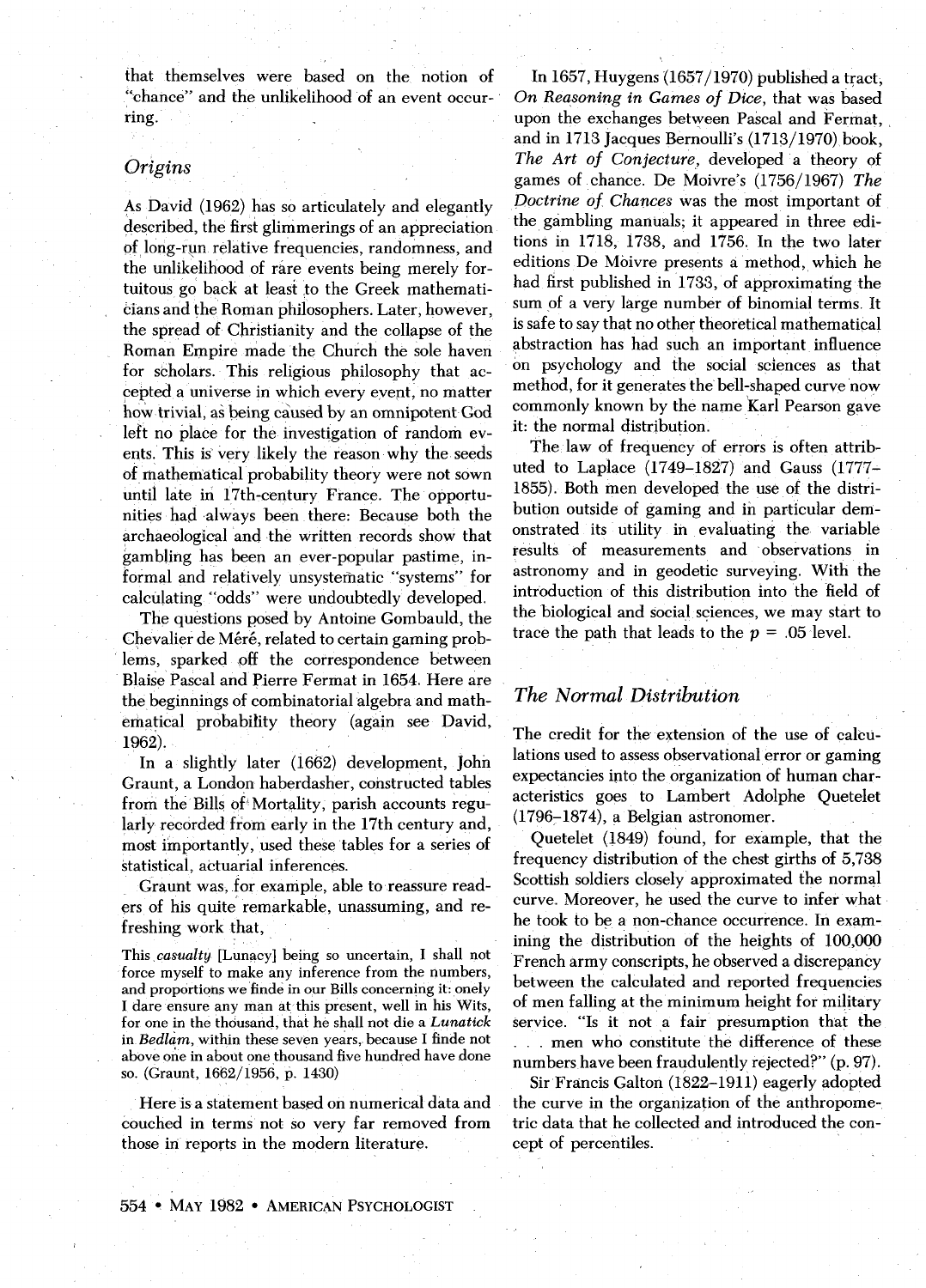All persons conversant with statistics are aware that this supposition brings Variability within the grasp of the laws of Chance, with the result that the relative frequency of Deviations of different amounts admits of being calculated, when these amounts are measured in terms of any self-contained unit of variability, such as our Q. (Galton, 1889, pp. 54-55)

Q is the symbol for the semi-interquartile range, defined as one half of the difference between the score at the 75th percentile (the third quartile) and the 25th percentile (the first quartile). This means that in a distribution of scores, one half of the deviations fall within ±Q of the mean, which in the normal distribution falls at the 50th percentile (the second quartile). This measure of variability is equivalent to the *probable error.*

### *Probable Error*

*\*

The unit of measure of the abscissa of the normal distribution has had many forms. Today the *standard deviation* is the unit of choice, but for many years the probable error (PE) was in common use, and it is still used occasionally in the physical sciences. Fundamentally, probable error defines the deviation from a central measure between whose positive and negative values one half of the cases may be expected to fall by chance.

The term appeared in the early 19th century among German mathematical astronomers. Although De Moivre refers to the concept on which *PE* is based, Bessel used the term *(der wahrscheinliche Fehler)* for the first time in 1818. It was subsequently adopted by Gauss, who developed several methods of computing it (Walker, 1929). It was first used with the normal distribution in instances where it was necessary to determine the best possible value of the true position of a point from a series of measurements or observations all of which involved an element of error.

It remained for Karl Pearson (1894) to coin the term *standard deviation,* but the calculation of an equivalent value had existed since De Moivre. Simple calculation shows that the *PE* is equivalent to 0.674560, or roughly 2/3 of a standard deviation.

It was apparently normal practice for Quetelet and Galton to express values in a normal distribution as a function of *PE,* and it seems reasonable to assume that their preference was the overriding influence in its being used in subsequent statistical practice. It should be noted in passing that Galton (1889) objected to the name probable error, calling it a "cumbrous, slipshod, and misleading phrase."

The probable error is, quite clearly, not the most probable of all errors, and the use of the term *error* in describing the variation of human characteristics perhaps carries the analogy with measurement error distribution a shade too far.

### *Statistical Tests*

In 1893 Pearson began his investigations into the general problem of fitting observed distributions to theoretical curves. The work led eventually to the formulation of the  $\chi^2$  test of "goodness of fit" in 1900, one of the most important developments in the history of statistics.

Weldon, the co-founder with Pearson of the biometric school (both men, of course, being much influenced by Galton), approached the problem of discrepancies between theory and observation in a much more empirical way, tossing coins and dice and comparing the outcomes with the binomial model.

In a letter written to Galton in 1894, Weldon asks for a comment on the results of some 7,000 throws of 12 dice collected for him by a clerk at University College, London.

A day or two ago Pearson wanted some records of the kind in a hurry, in order to illustrate a lecture, and I gave him the record of the clerk's 7,000 tosses .. . on examination he rejects them because he thinks the deviation from the theoretically most probable result is so great as to make the record intrinsically incredible. (E. S. Pearson, 1965/1970, p. 331)

This incident set off a good deal of correspondence and discussion among the biometricians. These interchanges contain various references to odds and probabilities beyond which one would be ready to assert that the outcome was unlikely to be chance. Certainly it seems to have been agreed that what we now call the alpha level should have a relatively low value.

But only with the publication of the  $\chi^2$  test, the first test that enabled us to determine the probability of occurrence of discrepancies between expected and measured frequencies in a distribution, are indications of specific criteria to be found. Here we see the beginnings of standard rejection levels (i.e., points at which the probability of occurrence is so small as to make it difficult, perhaps impossible, for one to regard the observed distribution as a random variation on the theoretical distribution).

Pearson did not choose one particular value as

AMERICAN PSYCHOLOGIST • MAY 1982 • 555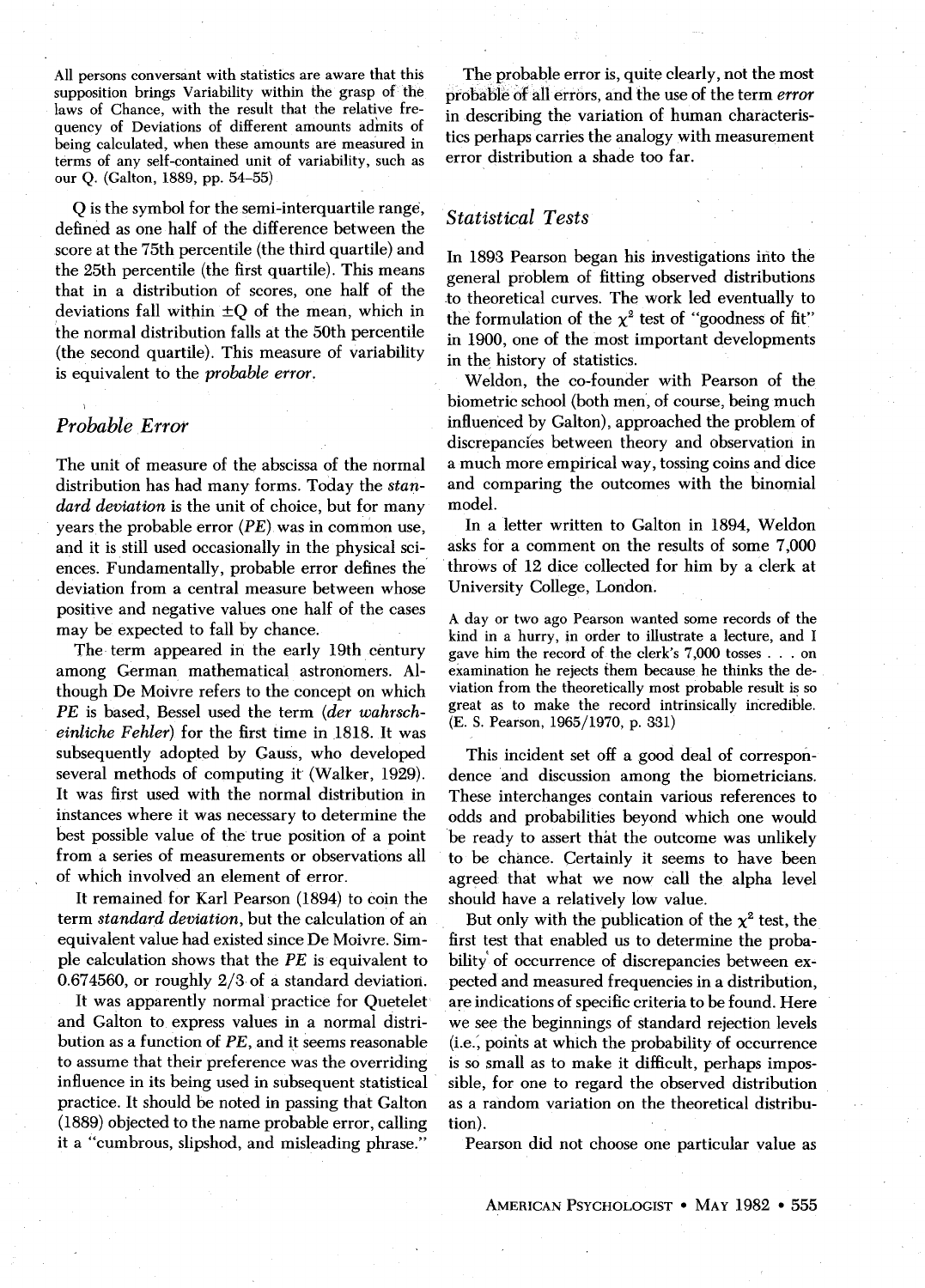the point of rejection. However, from an examination of the various examples of  $\chi^2$  calculations presented, with their corresponding probability values, one can see the range within which what might be described as a mixture of intuitive and statistical rejection occurred. The following remarks are from Pearson's paper: *p* = .5586 ("thus we may consider the fit remarkably good" [p. 170]); *p =* .28 ("fairly represented" [p. 174]); *p =* .1 ("not very improbable that the observed frequencies are compatible with a random sampling" [p. 171]);  $p =$ .01 ("this very improbable result" [p. 172]):

From Pearson's comments, it appears that he began to have some doubts about the goodness of fit at the .1 level ("not very improbable" implies that the results were perhaps *a little* improbable); however, he was obviously convinced of the unlikelihood of the fit at the .01 level. The midpoint between the two is, of course, the .05 level.

William Gosset (who wrote under the pen name of "Student") began his employment with the Guinness Brewery in Dublin in 1899. Scientific methods were just starting to be applied to the brewing industry. Among Gosset's tasks was the supervision of what were essentially quality control experiments. The necessity of using small samples, meant that his results were, at best, only approximations to the probability values derived from the normal curve. Therefore the circumstances of his work led Gosset to formulate the small-sample distribution that is called the *t* distribution.

With respect to the determination of a level of significance, Student's (1908) article, in which he published his derivation of the *t* test, stated that "three times the probable error in the normal curve, for most purposes, would be considered significant" (p. 13).

A few years later, another important article was published under the joint authorship of an agronomist and an astronomer (Wood & Stratton, 1910). This paper was essentially to provide direction in the use of probability in interpreting experimental results. These authors endorse the use of *PE* as a measure: "The astronomer . . . has devised a method of estimating the accuracy of his averages . . . the agriculturist cannot do better than follow his example" (p. 425). They recommend "taking 30 to 1 as the lowest odds which can be accepted as giving practical certainty that a difference is significant" (p. 433). Such odds applied to the normal probability curve correspond to a difference from the mean of 3.2 *PE* (for practical purposes this was probably rounded to 3 PE).

What specifically determined the adoption of this convention is largely a matter of speculation. Perhaps it was a combination of the preferred use of the *PE* as a measure by early statisticians like Galton and the influence of Pearson and his statements about the unlikelihood of particular results. In any case, it is clear that as early as 1908  $X \pm$ 3PE was accepted as a useful rule of thumb for rejecting differences occurring as the result of chance fluctuations.

Certainly by the time Fisher published his first book on statistical methods 17 years later, 3PE was a frequently used convention for determining statistical significance in a variety of sciences that employed statistical tests as experimental tools. For example, an article in the 1925 volume of the *British Journal of Psychology* reports that the chance occurrence of all calculated correlations is "greater than 3 times the *PE"* (Flugel, 1925).

McGaughy (1924) uses the term *critical ratio* for the expression  $X/3PE$ , where X represents a difference. This, he says, is "the accepted standard for the undoubted significance of an obtained difference between averages" and cites Jones (1921).

Having examined the events preceding Fisher's 1925 publication and remembering the context of his discussion, consideration of his first reference to *p =* .05 quite clearly indicates nothing startling or new, or for that matter arbitrary, about what he was suggesting.

A fact that would have been no surprise to most of those reading his book (and which, indeed, Fisher pointed out) is that "a deviation of three times the probable error is effectively equivalent to one of twice the standard error" (Fisher, 1925, pp. 47-48).

Fisher then cannot be credited with establishing the value of the significance level. What he can perhaps be credited with is the beginning of a trend to express a value in a distribution in terms of its own standard deviation instead of its probable error. Fisher was apparently convinced of the advantages of using standard deviation  $(SD)$ , as evidenced by his remark that "The common use of the probable error is its only recommendation" (p. 48),

Fisher provided calculations for a "probability integral table," from which for any value (described as a function of its SD), one could find what proportion of the total population had a larger deviation. Therefore, when conducting any critical test, use of this table necessitated expressing the deviation of a value in terms of its SD.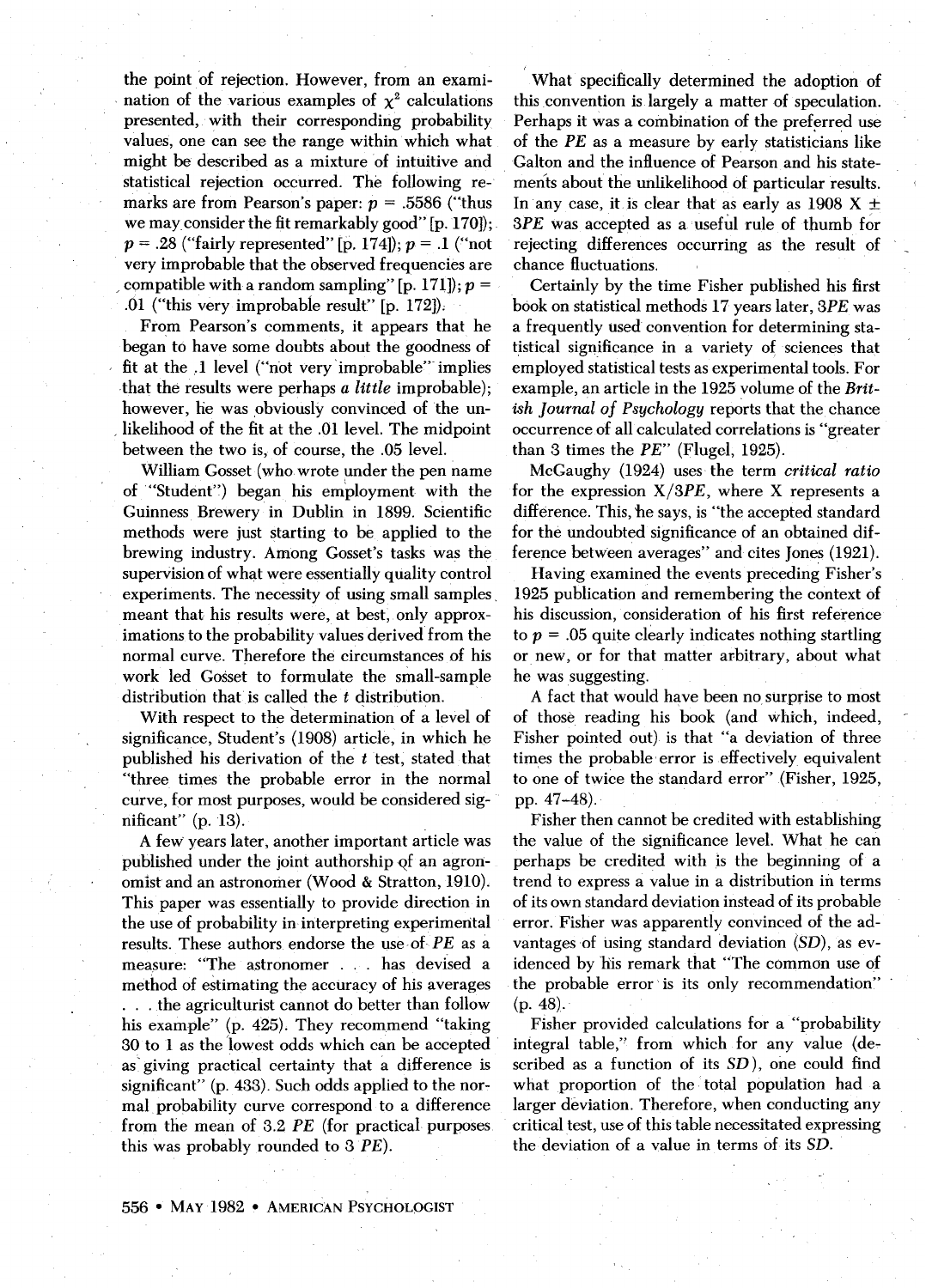Although, strictly speaking, the conventional rejection level of 3PE is equivalent to two times the *SD* (in modern terminology, a *z* score of 2), which expressed as a percentage is about 4.56%, one may hazard a guess that Fisher simply rounded off this value to 5% for ease of explanation. Furthermore, it seems reasonable to assume that as the use of statistical analysis was extended to the social sciences, the tendency to report experimental results in terms of their associated probability values rather than transforming them to *z* score values provided a broader base for general understanding by those not thoroughly grounded in statistical theory. In other words, the statement that the probability of obtaining a particular result by chance was less than 5% could be more easily digested by the uninitiated than the report that the result represented a *z* score of approximately 2.

# *Subjective Probability*

How the 5% significance level came to be adopted as a standard has been considered. However, *why* this level seemed appropriate to early statisticians, or why it has continued to prevail in statistical analysis for so long, must be approached not so much from a historical point of view, but from a consideration of the concept of *probability.*

Definitions of the term are most frequently based on expositions of the formal mathematical theory of probability. This may reflect the need to bridge the reality of events in everyday life and the philosophy of logic. Probability in this sense is an objective exercise that uses numerical calculations based on the mathematical theories of arrangements and frequency for the purpose of estimation and prediction.

What often eludes precise definition is the idea that, fundamentally, probability refers to the personal cognition of individuals whereby their knowledge of past experience aids in the formation of a system of expectations with which they face future events. This has been called *subjective probability* to distinguish this notion from its more formal mathematical counterpart.

Alberoni (1962a, 1962b) has conceptualized the intellectual processes that underlie the operation of subjective probability. When individuals cannot find a cause or a regular pattern to explain some differences or variation in the real world, they arrive at the idea of *chance.* This, in turn, forms their expectations for future events. If, however, at some point the events begin to contradict the expectations they have formed, they introduce *cause* and abandon the idea of chance. The point at which this rejection occurs depends largely on the degree of discrepancy and how it is interpreted by each individual. Alberoni refers to this point as the "threshold of dismissal of the idea of chance."

The fundamental questions that remain are straightforward and simple: Do people, scientists and nonscientists, generally feel that an event which occurs 5% of the time or less is a rare event? Are they prepared to ascribe a cause other than mere chance to such infrequent events?

If the answer to both these questions is "Yes," or even "Generally speaking, yes," then the adoption of the level as a criterion for judging outcomes is justifiable.

There is no doubt that the "threshold of dismissal of the idea of chance" depends on a complex set of factors specific to each individual, and therefore varies among individuals.<sup>1</sup> As a formal statement, however, the level has a longer history than is generally appreciated.

#### REFERENCES

- Alberoni, F. Contribution to the study of subjective probability. Part I. *Journal of General Psychology,* 1962, 66, 241-264. (a)
- Alberoni, F. Contribution to the study of subjective probability: Prediction. Part II. *Journal of General Psychology,* 1962, 66, 265-285. (b) '
- Bernoulli, J. *The art of conjecture* (F. Maseres, Ed. & trans.). New York: Redex Microprint, 1970. (Originally published, 1795.)
- Bessel, F. W. *Ueber den Ort des Polarsterns.* Berlin: Berliner Astronomische Jahrbuch fur 1818, 1818.
- Cochran, W. G. Early development of techniques in comparative experimentation. In D. B. Owen (Ed.), *On the history of statistics and probability.* New York: Dekker, 1976.
- Cramer, H. *The elements of probability theory.* New York: Wiley, 1955.
- David, F. N. *Games, gods and gambling.* New York: Hafner, 1962.
- De Moivre, A. *The doctrine of chances* (3rd ed.). New York: Chelsea, 1967. (Originally published, 1756.)
- Fisher, R. A. *Statistical methods for research workers.* Edinburgh: Oliver & Boyd, 1925.

AMERICAN PSYCHOLOGIST • MAY 1982 • 557

<sup>1</sup> We have some evidence, based on both formal and informal data, that people, on average, do indeed approach this threshold when the odds reach about 1 in 10 and are pretty well convinced when the odds are 1 in 100. The midpoint of the two values is close to .05, or odds of 1 in 20. One is reminded that these subjective probability norms are congruent with the ideas expressed in Pearson's 1900 publication.